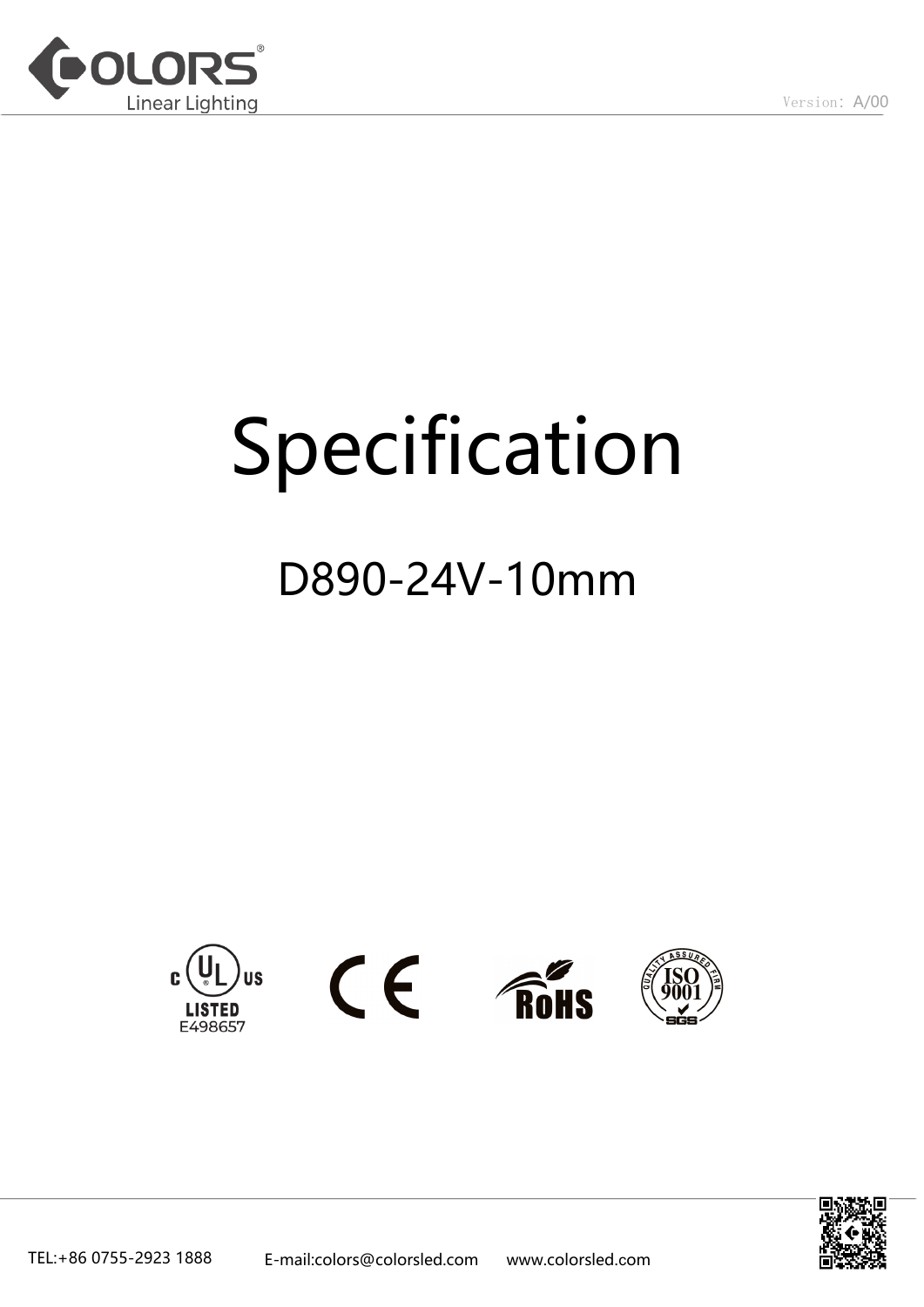

## ▼General description

- ●Luminance efficiency Max up to 220LM/W
- ●Self-encapsulated design offers 4 optional 2700-6500K white lights
- ●With life span over 60000H
- $\bullet$ Ta: -25~40°C; Tc: 75°C (max)



#### ▼Dimension



※Warranty is based on indoor use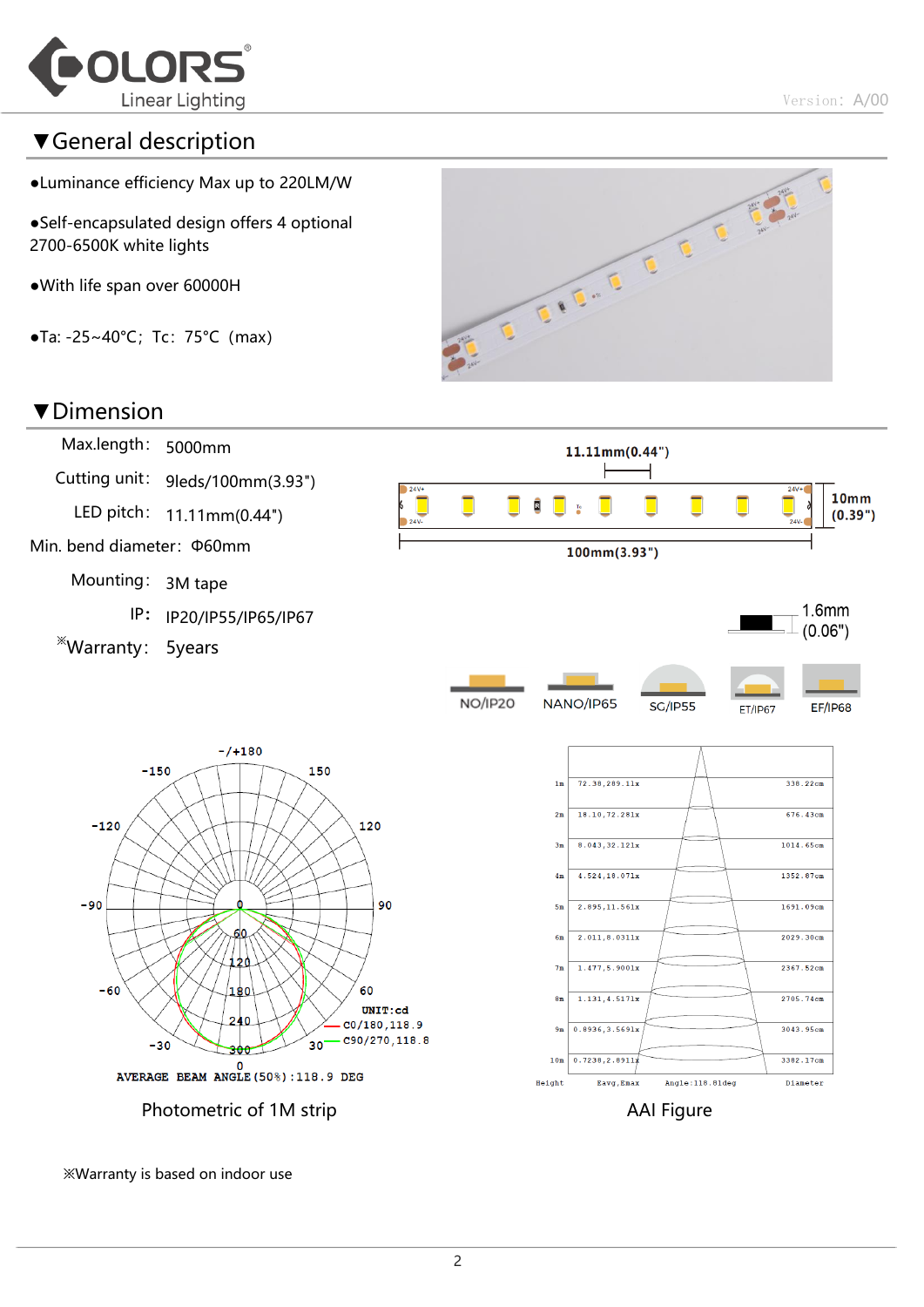

## ▼Electronic & output data

| Input voltage: DC24V                                                          |                                                                      |            |                  | Rated current: 0.18A(1m) /0.72A(5m) |                            |  |  |  |
|-------------------------------------------------------------------------------|----------------------------------------------------------------------|------------|------------------|-------------------------------------|----------------------------|--|--|--|
|                                                                               | Typical Power: 4.3W(1m) /17.3W(5m)                                   |            | CRI:             | 80                                  |                            |  |  |  |
| Max.power:                                                                    | 4.8W(1m)                                                             |            |                  | On-off times: 10000 (test times)    |                            |  |  |  |
|                                                                               | Power range: $3.9 \sim 4.8W(1m)$                                     |            | Copper foil: 3oz |                                     |                            |  |  |  |
| <b>CRI</b>                                                                    | Color                                                                | <b>CCT</b> | Lumen(lm)        | Im/W                                | Energy<br>efficiency class |  |  |  |
| Ra > 80                                                                       | <b>SW</b>                                                            | 2700K      | 845              | 197                                 | C                          |  |  |  |
| Ra > 80                                                                       | <b>WW</b>                                                            | 3000K      | 890              | 207                                 | B                          |  |  |  |
| Ra > 80                                                                       | <b>NW</b>                                                            | 4000K      | 925              | 215                                 | B                          |  |  |  |
| Ra > 80                                                                       | W                                                                    | 6500K      | 890              | 207                                 | B                          |  |  |  |
| 1. The tolerance of output data can be vary up to 15%                         |                                                                      |            |                  |                                     |                            |  |  |  |
| 2.the output data tested according to IES TM-30-15                            |                                                                      |            |                  |                                     |                            |  |  |  |
| 3.the output data is based on IP20/1 merter, data of 5m in only for reference |                                                                      |            |                  |                                     |                            |  |  |  |
|                                                                               | 4.IP protection process leads changes to size, CCT and luminous flux |            |                  |                                     |                            |  |  |  |

## ▼BIN



## ▼IP Process

| <b>IP Process</b> | Picture        | description | <b>Size</b>  | optional CCT/color for finished<br>product | lumen<br>output rate |
|-------------------|----------------|-------------|--------------|--------------------------------------------|----------------------|
| <b>NO</b>         | NO/IP20        | No proof    | $10mm*1.6mm$ | 2700K/3000K/4000K/6500K                    | 100%                 |
| <b>NA</b>         | NANO/IP65      | Nano-proof  | 10mm*1.7mm   | 2700K/3000K/4000K/6500K                    | 98%                  |
| SG                | <b>SG/IP55</b> | Gel coating | $10mm*2.7mm$ | 3500K/4000K/6000K/15000K                   | 90%                  |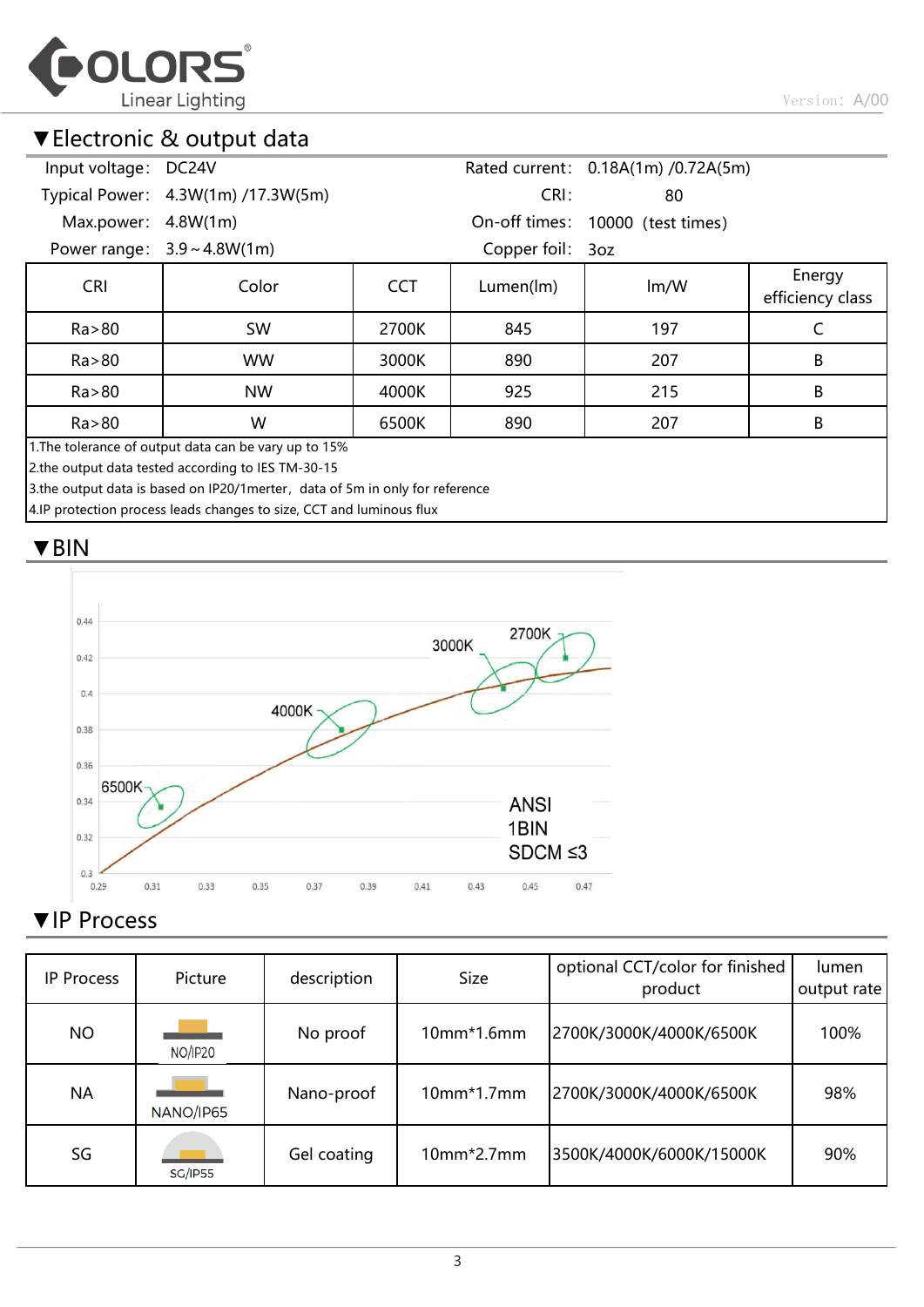

| ЕT | <b>ET/IP67</b> | Extrusion tube           | 12mm*4.8mm | 2700K/3000K/4000K/6500K  | 88% |
|----|----------------|--------------------------|------------|--------------------------|-----|
| EF | <b>EF/IP68</b> | <b>Extrusion filling</b> | 12mm*5mm   | 3400K/3850K/5800K/15000K | 86% |

## ▼Accessories Information

| Name                          | Picture | Code            | description                                                                                                              |
|-------------------------------|---------|-----------------|--------------------------------------------------------------------------------------------------------------------------|
| Connector for<br>wire and FPC |         | 94-03-00-0037   | 10mm width, 2PIN connector of wire and<br>FPC, suitable for white color strip,<br>NO/NA, 2PIN wire 18-22AWG              |
| Connector for<br>FPC and FPC  |         | 94-42-621020004 | 10mm width, 2PIN connector of FPC and<br>FPC, suitable for white color strip, NO/NA                                      |
| Connector for<br>wire and FPC |         | 94-03-00-0045   | 10mm width, 2PIN connector of wire and<br>FPC, suitable for white color and gel coating<br>strip, SG, 2PIN wire 18-22AWG |
| Connector for<br>FPC and FPC  |         | 94-03-00-0049   | 10mm width, 2PIN connector of FPC and<br>FPC, suitable for white color and gel coating<br>strip, SG                      |
| Slim<br>connector             |         | 94-03-00-0064   | TSC-10-2, suitable for 10mm fpc to fpc<br>connection, IP20, 2pin, 10pcs per bag                                          |
| FPC with wire                 |         | 94-03-00-0067   | wire connection when using together with<br>TSC-10-2, IP20, 2PIN, 10PCS per bag                                          |
| <b>Fixed Clip</b>             |         | 94-02-00-0003   | Silicone clip, screw: PA 3*8mm, suitable for<br>10mm FPC, EH/EF/ET strip                                                 |
| <b>Fixed Clip</b>             |         | 94-02-00-0018   | transparent, 3*8mm self-tapping<br>screws, suitable for 10mm FPC, NO/NA LED<br>strip                                     |
| <b>Fixed Clip</b>             |         | 94-02-00-0016   | Fixed clip, transparent, 3*8mm self-tapping<br>screws, suitable for 10mm FPC, SG LED strip                               |
| Silicone end<br>cap set       |         | 94-03-00-0070   | Silicone end cap with hole&without hole,<br>suitable for 10mmFPC, ET waterproof LED<br>strip                             |
| Mounting<br>groove            |         | 94-02-00-0025   | Transparent PVC mounting groove, suitable<br>for 10mm FPC, silicone extruded EF/ET strip                                 |
| Stopper glue                  |         | 94-16-03010001  | Silicone gel, suitable for ST/ET/EH/EF/SF<br>waterproof LED strip                                                        |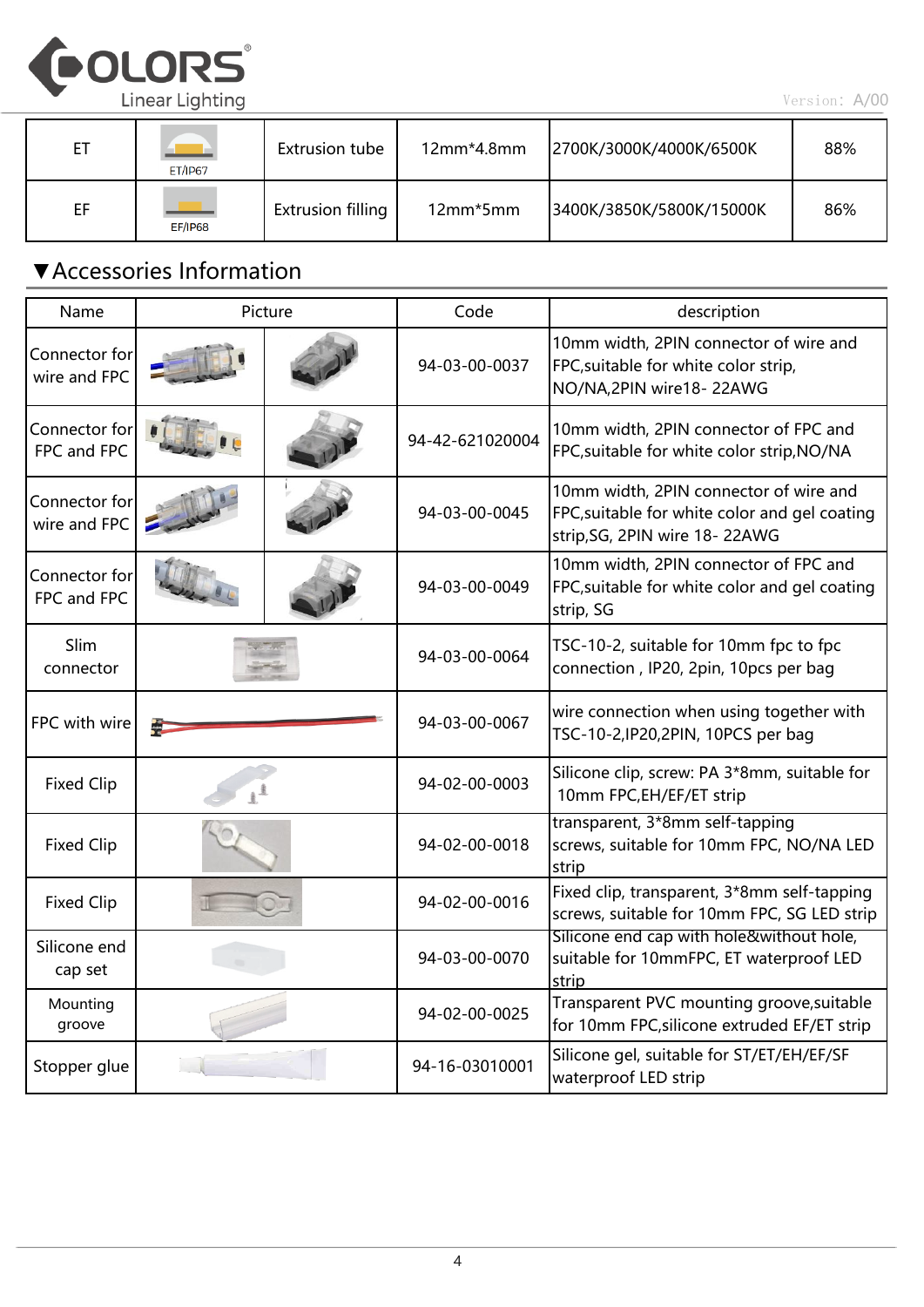

## ▼Order Code Formats

| 1: Category        |              | 2: LED                            |                | 3: LED/m               |     | 4: Voltage |    | 5:FPC Width                   |           | 6: IP Process              | 7: CRI           |                 |           | 8: CCT    |
|--------------------|--------------|-----------------------------------|----------------|------------------------|-----|------------|----|-------------------------------|-----------|----------------------------|------------------|-----------------|-----------|-----------|
| D                  | 8            | 2835                              | 90             | 90 LED                 | 24  | <b>24V</b> | 10 | 10 <sub>mm</sub>              | <b>NO</b> | <b>NO</b>                  | 8                | > 80            | <b>SW</b> | 2700K     |
|                    |              |                                   |                |                        |     |            |    |                               | <b>NA</b> | <b>NANO</b>                |                  |                 | <b>WW</b> | 3000K     |
|                    |              |                                   |                |                        |     |            |    |                               | SG        | Gel coating                |                  |                 | <b>NW</b> | 4000K     |
|                    |              |                                   |                |                        |     |            |    |                               | ET        | <b>Extrusion tube</b>      |                  |                 | W         | 6500K     |
|                    |              |                                   |                |                        |     |            |    |                               | EF        | <b>Extrusion filling</b>   |                  |                 |           |           |
| D                  |              | $\,8\,$                           |                | 90                     |     | 24         |    | 10                            |           | <b>NO</b>                  | 8                |                 |           | <b>SW</b> |
|                    |              | 9: Silk Printing 10: Entery cable |                | 11: Wire type          |     |            |    | 12: Wire length 13: Tape type |           | 14: Label Type             | 15: Strip Length |                 |           |           |
| Neutral<br>N       | S            | Single                            | $\overline{A}$ | red and black<br>cable | 012 | 12cm       | W  | White 3M                      | C         | <b>COLORS</b>              | 0500             | 5m              |           |           |
| <b>COLORS</b><br>C | D            | Doubel                            | B              | SM-male wire           | 020 | 20cm       | Y  | Yellow 3M                     | S         | Customized                 | 5000             | 50 <sub>m</sub> |           |           |
| Customized<br>S.   | $\mathsf{X}$ | Nothing                           | C              | SM-female<br>wire      | 050 | 50cm       | R  | Red tape                      |           |                            |                  |                 |           |           |
|                    |              |                                   | X              | Nothing                | 100 | 100cm      | X  | Nothing                       |           |                            |                  |                 |           |           |
|                    |              |                                   |                |                        | 0   | Nothing    |    |                               |           |                            |                  |                 |           |           |
| $\mathsf{N}$       |              | S                                 |                | A                      |     | 012        |    | W                             |           | C                          | 0500             |                 |           |           |
|                    |              |                                   |                |                        |     |            |    |                               |           | D8902410NO-8SWNSA012WC0500 |                  |                 |           |           |

## ▼Packing

### Colors brand package



#### General customized package



| IP Process | Product<br>size(mm) | Product quantity<br>$(m$ /reel) | Product<br>quantity<br>(m/case) | Product net<br>weight(kg) | Net weight per box<br>(kg) | Gross weight<br>(kg) | Package size<br>(cm) |
|------------|---------------------|---------------------------------|---------------------------------|---------------------------|----------------------------|----------------------|----------------------|
| NO.        | 5000*10*1.6         |                                 | 250                             | 0.14                      |                            | 8.05                 | 41*41*26             |
| <b>NA</b>  | 5000*10*1.7         |                                 | 250                             | 0.144                     | 7.2                        | 8.28                 | 41*41*26             |
| SG         | 5000*10*2.7         |                                 | 250                             | 0.231                     | 11.55                      | 13.283               | 41*41*26             |
| ET         | 5000*12*4.8         |                                 | 200                             | 0.49                      | 19.6                       | 22.54                | 41*41*26             |
| EF         | 5000*12*5           |                                 | 200                             | 0.557                     | 22.28                      | 25.622               | 41*41*26             |

Remark: data with 10% tolerance